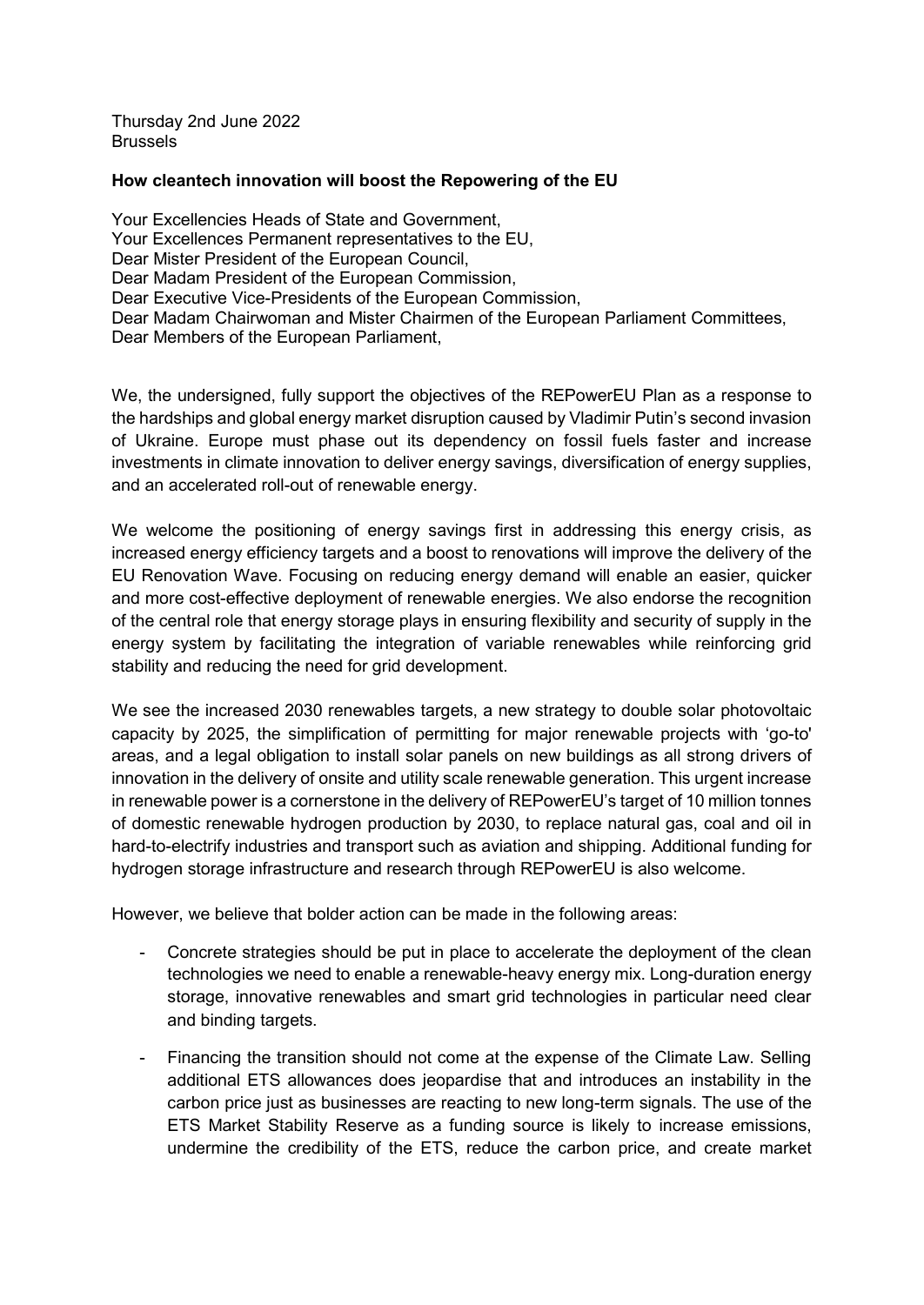unpredictability and thereby disincentivize clean technology investments and climate innovation.

- The REPowerEU plan still over-relies on building new fossil fuel infrastructure and yet [research](https://9tj4025ol53byww26jdkao0x-wpengine.netdna-ssl.com/wp-content/uploads/Briefing_EU-can-stop-Russian-gas-imports-by-2025.pdf) by E3G, RAP, Bellona and Ember, clearly shows that this is not needed and will create stranded assets in our net-zero emissions future.

Raising an additional €210 billion of public and private investment between now and 2027 is another significant challenge. The savings of almost €100 billion per year from Russian fossil imports can be augmented by energy savings delivered through efficiency and investment in new and emerging technologies. The costs of storage, innovative electrification and renewable hydrogen applications in hard-to-electrify sectors can only come down with these new investments.

We welcome the Commission's re-prioritisation of identified components of MFF and RRPs to help deliver the goals of REPowerEU and underscore the critical roles Horizon Europe, the EIC and the Innovation Fund have to deliver the technologies Europe needs to enhance energy security. Member States now have the chance to repurpose RRF money to deploy innovative cleantech solutions. The Innovation Fund is one of the world's largest and smartest funding programmes for the first-of-a-kind demonstration projects of innovative low-carbon technologies. As such, we endorse its roll out of carbon contracts for difference to support the full switch of the existing hydrogen production in industrial processes, from natural gas to renewables, and the transition to hydrogen-based production processes in new industrial sectors. Nonetheless, we remain concerned that true climate innovation may be crowded-out unless clear safeguards are put in place to protect the Innovation Fund from becoming a [generalist climate fund.](https://sciencebusiness.net/viewpoint/viewpoint-environment-committee-wrong-call-time-innovation-fund)

In closing, we underscore REPowerEU's call for massive joint green procurement to unlock the true innovation that we witnessed in joint Government vaccine procurement and health data collaboration during the global COVID-19 pandemic. Further, an external energy strategy that aligns the EU's long-term partnerships with suppliers with the objectives of the EU Green Deal will also enhance the EU's climate leadership and its long-term energy security.

We remain convinced that to repower the EU, we need to supercharge cleantech innovation and its deployment through delivering a policy framework fit for innovation, that truly links European programs (like HEU, IF, EIC) to deliver on the scaling and deployment. Below our signatures, we highlight some of the policies in the Fit for 55 package which we together believe will deliver climate innovation and deliver our energy independence and strategic autonomy.

We stand ready to assist you in any way, and we welcome any opportunity to discuss this further with you and your cabinets.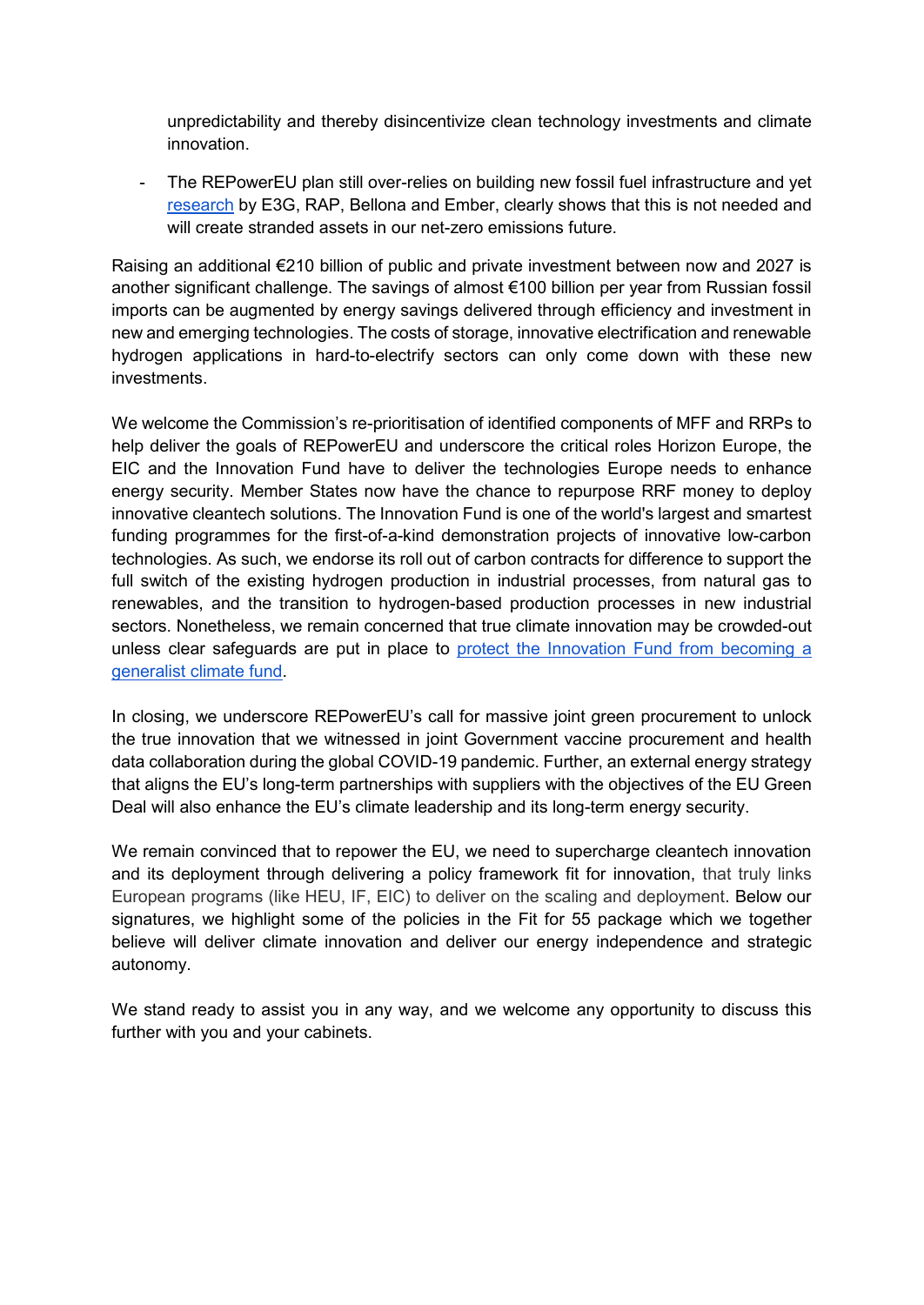





**Cleantech** for **Europe** 















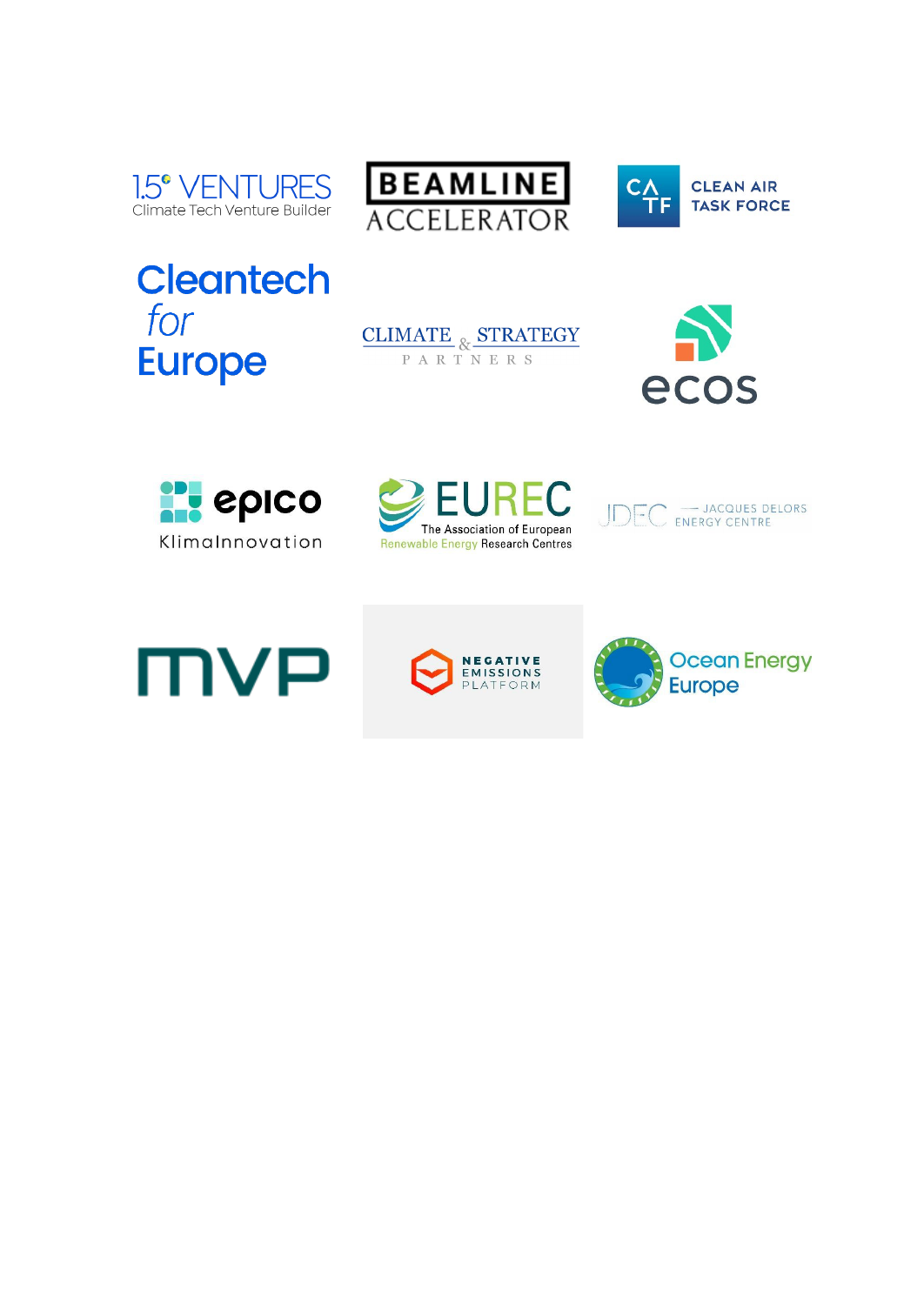### **Policy recommendations to free Europe from its dependence on Russian fossil fuels and accelerate a just energy transition to full fossil independence.**

The signatories of this letter urge you to support the following immediate policy actions:

# **Carbon Pricing**

- Protect the integrity of the EU-ETS as a functioning EU-wide carbon market that delivers a price signal to investors, with an ETS Market Stability Reserve continuing as a mechanism to provide price stability and not be misused for short-term funding.
- Introduce a carbon floor price in EU ETS to provide predictability to investors, thus helping to de-risk their projects and ease their access to private finance.
- Consider a carbon border adjustment mechanism that includes hydrogen and hydrogen-based products.
- By 2030, phase-out all EU ETS free allowances to all sectors (i.e. both those covered and not covered by the carbon border adjustment mechanism). Those allowances should be granted to the Innovation Fund, to invest in the best clean innovation projects, such as producing steel vi[a](https://nam12.safelinks.protection.outlook.com/?url=https%3A%2F%2Fwww.h2greensteel.com%2F&data=04%7C01%7Cjulia.reinaud%40breakthroughenergy.org%7C2de5d360a272479945fe08da0c9fd8d5%7C16940056037441ee918a557632270fe9%7C0%7C0%7C637836177923305618%7CUnknown%7CTWFpbGZsb3d8eyJWIjoiMC4wLjAwMDAiLCJQIjoiV2luMzIiLCJBTiI6Ik1haWwiLCJXVCI6Mn0%3D%7C3000&sdata=bSJl1sxKmsZR6SgYdSBfs58GPwt%2BLmg958Tb%2F%2Fy8lrg%3D&reserved=0) [renewable hydrogen direct reduction](https://nam12.safelinks.protection.outlook.com/?url=https%3A%2F%2Fwww.h2greensteel.com%2F&data=04%7C01%7Cjulia.reinaud%40breakthroughenergy.org%7C2de5d360a272479945fe08da0c9fd8d5%7C16940056037441ee918a557632270fe9%7C0%7C0%7C637836177923305618%7CUnknown%7CTWFpbGZsb3d8eyJWIjoiMC4wLjAwMDAiLCJQIjoiV2luMzIiLCJBTiI6Ik1haWwiLCJXVCI6Mn0%3D%7C3000&sdata=bSJl1sxKmsZR6SgYdSBfs58GPwt%2BLmg958Tb%2F%2Fy8lrg%3D&reserved=0) of iron ore\*; and incentivise the replacement of fossil inputs b[y](https://nam12.safelinks.protection.outlook.com/?url=https%3A%2F%2Fafyren.com%2Fen%2F&data=04%7C01%7Cjulia.reinaud%40breakthroughenergy.org%7C2de5d360a272479945fe08da0c9fd8d5%7C16940056037441ee918a557632270fe9%7C0%7C0%7C637836177923305618%7CUnknown%7CTWFpbGZsb3d8eyJWIjoiMC4wLjAwMDAiLCJQIjoiV2luMzIiLCJBTiI6Ik1haWwiLCJXVCI6Mn0%3D%7C3000&sdata=RmNLU9p%2BEtARzGIIJjOLJMTqnbKNxZxApA2g%2FFplPv0%3D&reserved=0) [bio-based input\\*](https://nam12.safelinks.protection.outlook.com/?url=https%3A%2F%2Fafyren.com%2Fen%2F&data=04%7C01%7Cjulia.reinaud%40breakthroughenergy.org%7C2de5d360a272479945fe08da0c9fd8d5%7C16940056037441ee918a557632270fe9%7C0%7C0%7C637836177923305618%7CUnknown%7CTWFpbGZsb3d8eyJWIjoiMC4wLjAwMDAiLCJQIjoiV2luMzIiLCJBTiI6Ik1haWwiLCJXVCI6Mn0%3D%7C3000&sdata=RmNLU9p%2BEtARzGIIJjOLJMTqnbKNxZxApA2g%2FFplPv0%3D&reserved=0) in chemistry.
- Revise, without delay, the rules applicable to benchmarks to level the playing-field for new zero and close-to-zero emission technologies.

### **Financial instruments**

- Fast-track deployment of carbon contracts for difference (CCfDs) to support the uptake of renewable hydrogen in hydrogen-consuming industry and hard-to-electrify sectors at EU level through the Innovation Fund (IF).
- Amend the EU ETS Directive so that Member States are encouraged to "top-up" the 60% maximum cost cap for the most needed and meritorious projects to 100%, if determined; and create specific IF clusters for different technologies with an earmark of a dedicated amount of ETS revenues for the scale-up of mission critical earlier stage cleantech solutions like technological removals.
- Embed flexibility in the early implementation of CCfDs so they can support technologies which will mature over the span of the next decade of Innovation Fund disbursements.
- Ensure the Energy Efficiency First Principle is being applied by financial institutions across public financial instruments, including Recovery and Resilience Plans and financial outlays at the Member State level.
- Ensure that a well funded Social Climate Fund becomes a driving engine for mass deployment of clean technologies and solutions (heat pumps, deep renovation, electric buses) particularly for the energy poor.
- Increase the European Investment Fund's allocation to cleantech development and deployment.
- Ensure that unabated fossil gas is excluded from the Sustainable EU Taxonomy.
- Increase the share of storage and smart grids projects in the next PCI list.

## **Energy efficiency and embodied carbon**

- Nationally binding targets must be included in the recast Energy Efficiency Directive to signal energy demand reduction pathways and deliver REPowerEU goals.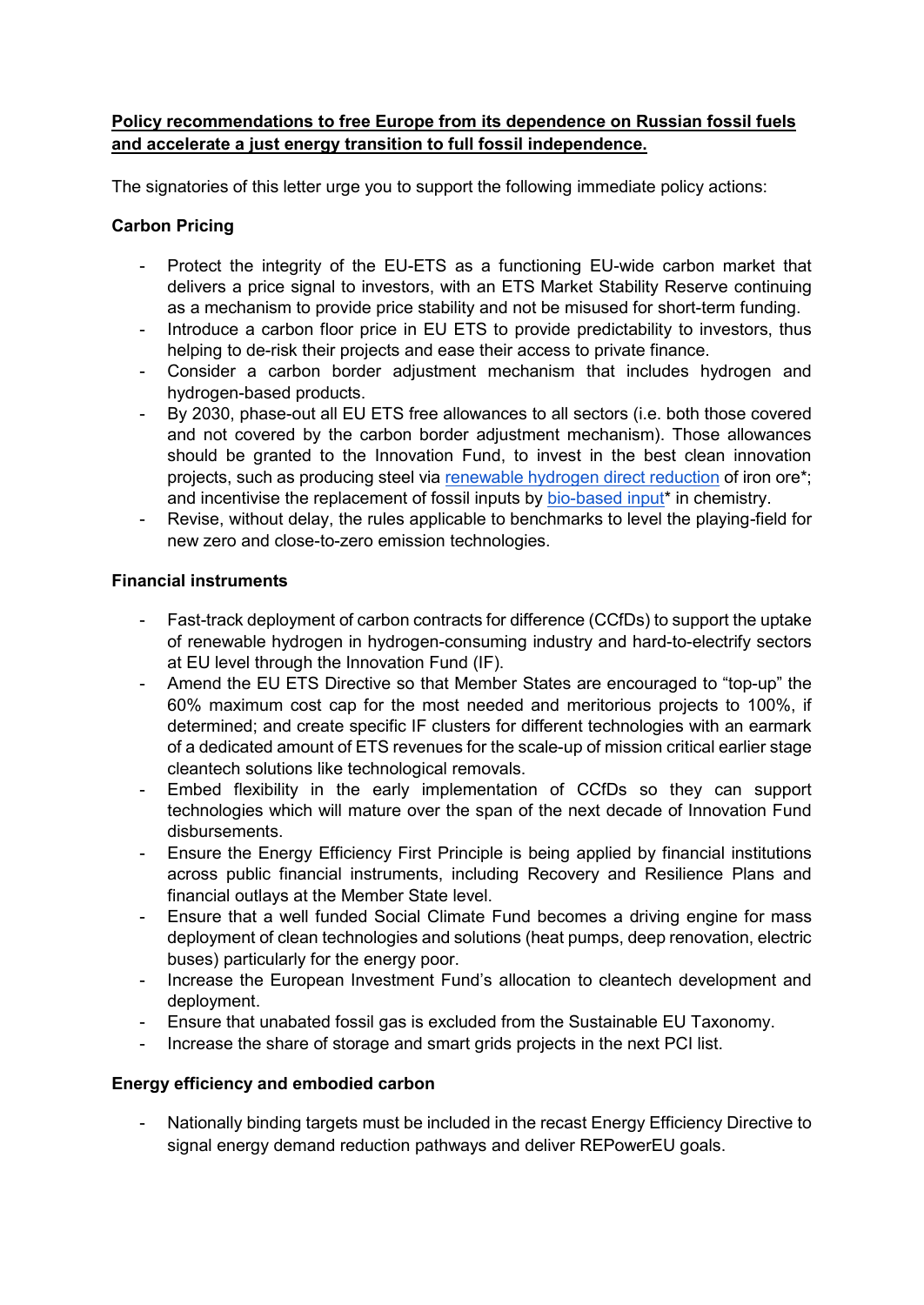- Enhance the EPBD Minimum Energy Performance Standards provision to align it with climate neutrality by 2050, by increasing performance level and advancing implementation timelines.
- In EPBD, require Member States to provide financial support to boost serial-type and turnkey renovation schemes to deliver a large-scale deployment of buildings renovation, onsite solar, heating and cooling networks and heat pumps. Advance the end of fossil fuel boiler installations to 2025 to align with IEA net-zero scenario analysis.
- Further, in the EPBD, provide full right of access to building owners, tenants and managers to their energy data with the freedom to pass this to third parties such as researchers or renovation contractors. Publicly owned buildings' data must generally be freely, fully and rapidly available to researchers.
- Ensure that the ESPR requires transparency throughout the buildings' supply chain, especially with regards to carbon footprint, with digital product passports required in all key structural components and materials.

### **Mobility**

- Ensure that the only new cars and heavy duty vehicles that can be sold in Europe by 2035 are zero-emission vehicles. This would accelerate the electrification of transport, with positive spillover also for larger vehicles like buses[,](https://nam12.safelinks.protection.outlook.com/?url=https%3A%2F%2Fheartaerospace.com%2F&data=04%7C01%7Cjulia.reinaud%40breakthroughenergy.org%7C2de5d360a272479945fe08da0c9fd8d5%7C16940056037441ee918a557632270fe9%7C0%7C0%7C637836177923305618%7CUnknown%7CTWFpbGZsb3d8eyJWIjoiMC4wLjAwMDAiLCJQIjoiV2luMzIiLCJBTiI6Ik1haWwiLCJXVCI6Mn0%3D%7C3000&sdata=Sfq1cNBx1PMwYK5djkY6%2BtQbXV3t%2Btj7UbrVKQEVvYc%3D&reserved=0) trucks<sup>\*</sup>, planes<sup>\*</sup>, boats, agricultural equipment and yellow machinery.
- Implement credible targets for sustainable aviation fuels in ReFuelEU Aviation, including an e-fuels target of 0.1% in 2025, 2% in 2030 and increasing to 7% in 2035.
- Ensure the deployment of hydrogen and ammonia infrastructure for the maritime sector, and binding targets for uptake of RFNBOs to incentivise these e-fuels.
- Deploy a massive EU-wide charging network<sup>\*</sup> for electric cars and trucks. Enable fastcharging on highways and MW-scale charging for trucks in key segments of the road network. Ensure all Member States guarantee that parking space owners in residential and nonresidential buildings are seamlessly able to install, at their own expense, EV charge points without any further approval or procedure, other than the prior communication to the building co-owners, by implementing a *right to plug* provision.

## **Renewable Energy, grid and storage**

- Ensure the EU power grid can absorb an increased share of variable renewables. Specifically:
	- Speed up the deployment of complementary technologies that can be more reactive, manageable, or predictable, such as floating offshore wind, solar thermal, geothermal or ocean energy
	- Strengthen and modernise EU electricity grids through priority investments on softwa[r](https://nam12.safelinks.protection.outlook.com/?url=https%3A%2F%2Flive-eo.com%2F&data=04%7C01%7Cjulia.reinaud%40breakthroughenergy.org%7C2de5d360a272479945fe08da0c9fd8d5%7C16940056037441ee918a557632270fe9%7C0%7C0%7C637836177923461856%7CUnknown%7CTWFpbGZsb3d8eyJWIjoiMC4wLjAwMDAiLCJQIjoiV2luMzIiLCJBTiI6Ik1haWwiLCJXVCI6Mn0%3D%7C3000&sdata=V9ziMFApzBsHV9M8278JvHDspGkgyPkmWVP2ANLiqDs%3D&reserved=0)e and hardware innovations for [grid mapping\\*](https://nam12.safelinks.protection.outlook.com/?url=https%3A%2F%2Flive-eo.com%2F&data=04%7C01%7Cjulia.reinaud%40breakthroughenergy.org%7C2de5d360a272479945fe08da0c9fd8d5%7C16940056037441ee918a557632270fe9%7C0%7C0%7C637836177923461856%7CUnknown%7CTWFpbGZsb3d8eyJWIjoiMC4wLjAwMDAiLCJQIjoiV2luMzIiLCJBTiI6Ik1haWwiLCJXVCI6Mn0%3D%7C3000&sdata=V9ziMFApzBsHV9M8278JvHDspGkgyPkmWVP2ANLiqDs%3D&reserved=0), transmission efficiency\* [improvements\\*](https://veir.com/) an[d](https://nam12.safelinks.protection.outlook.com/?url=https%3A%2F%2Fenvelio.com%2Fde%2F&data=04%7C01%7Cjulia.reinaud%40breakthroughenergy.org%7C2de5d360a272479945fe08da0c9fd8d5%7C16940056037441ee918a557632270fe9%7C0%7C0%7C637836177923461856%7CUnknown%7CTWFpbGZsb3d8eyJWIjoiMC4wLjAwMDAiLCJQIjoiV2luMzIiLCJBTiI6Ik1haWwiLCJXVCI6Mn0%3D%7C3000&sdata=Mz4gxHKSGgb9po%2F06GyGNXmkUPRtkEyZNZ12GDyOfhc%3D&reserved=0) [optimisation\\*](https://nam12.safelinks.protection.outlook.com/?url=https%3A%2F%2Fenvelio.com%2Fde%2F&data=04%7C01%7Cjulia.reinaud%40breakthroughenergy.org%7C2de5d360a272479945fe08da0c9fd8d5%7C16940056037441ee918a557632270fe9%7C0%7C0%7C637836177923461856%7CUnknown%7CTWFpbGZsb3d8eyJWIjoiMC4wLjAwMDAiLCJQIjoiV2luMzIiLCJBTiI6Ik1haWwiLCJXVCI6Mn0%3D%7C3000&sdata=Mz4gxHKSGgb9po%2F06GyGNXmkUPRtkEyZNZ12GDyOfhc%3D&reserved=0). Support innovative solutions enabling the development of cross-border offshore grids
	- Introduce long-duration electricity and thermal storage targets and roadmaps for each Member State (integrated in the National Energy and Climate Plans). This include[s](https://nam12.safelinks.protection.outlook.com/?url=https%3A%2F%2Fwww.electrochaea.com%2F&data=04%7C01%7Cjulia.reinaud%40breakthroughenergy.org%7C2de5d360a272479945fe08da0c9fd8d5%7C16940056037441ee918a557632270fe9%7C0%7C0%7C637836177923305618%7CUnknown%7CTWFpbGZsb3d8eyJWIjoiMC4wLjAwMDAiLCJQIjoiV2luMzIiLCJBTiI6Ik1haWwiLCJXVCI6Mn0%3D%7C3000&sdata=KcEab7fH%2FS61qMC%2BgQTytbf7cEJf2vNVI1uiJWQFaJ8%3D&reserved=0) [power to gas\\*](https://nam12.safelinks.protection.outlook.com/?url=https%3A%2F%2Fwww.electrochaea.com%2F&data=04%7C01%7Cjulia.reinaud%40breakthroughenergy.org%7C2de5d360a272479945fe08da0c9fd8d5%7C16940056037441ee918a557632270fe9%7C0%7C0%7C637836177923305618%7CUnknown%7CTWFpbGZsb3d8eyJWIjoiMC4wLjAwMDAiLCJQIjoiV2luMzIiLCJBTiI6Ik1haWwiLCJXVCI6Mn0%3D%7C3000&sdata=KcEab7fH%2FS61qMC%2BgQTytbf7cEJf2vNVI1uiJWQFaJ8%3D&reserved=0), but als[o](https://nam12.safelinks.protection.outlook.com/?url=https%3A%2F%2Fwww.elestor.nl%2F&data=04%7C01%7Cjulia.reinaud%40breakthroughenergy.org%7C2de5d360a272479945fe08da0c9fd8d5%7C16940056037441ee918a557632270fe9%7C0%7C0%7C637836177923461856%7CUnknown%7CTWFpbGZsb3d8eyJWIjoiMC4wLjAwMDAiLCJQIjoiV2luMzIiLCJBTiI6Ik1haWwiLCJXVCI6Mn0%3D%7C3000&sdata=IWjUt%2BRZO%2FlsOiwrlYPjS%2FzgkalSAdOcFY95%2B%2Baux8Q%3D&reserved=0) [grid-scale batteries\\*](https://nam12.safelinks.protection.outlook.com/?url=https%3A%2F%2Fwww.elestor.nl%2F&data=04%7C01%7Cjulia.reinaud%40breakthroughenergy.org%7C2de5d360a272479945fe08da0c9fd8d5%7C16940056037441ee918a557632270fe9%7C0%7C0%7C637836177923461856%7CUnknown%7CTWFpbGZsb3d8eyJWIjoiMC4wLjAwMDAiLCJQIjoiV2luMzIiLCJBTiI6Ik1haWwiLCJXVCI6Mn0%3D%7C3000&sdata=IWjUt%2BRZO%2FlsOiwrlYPjS%2FzgkalSAdOcFY95%2B%2Baux8Q%3D&reserved=0), [hydrogen storage\\*](https://nam12.safelinks.protection.outlook.com/?url=https%3A%2F%2Fwww.homepowersolutions.de%2Fen%2F&data=04%7C01%7Cjulia.reinaud%40breakthroughenergy.org%7C2de5d360a272479945fe08da0c9fd8d5%7C16940056037441ee918a557632270fe9%7C0%7C0%7C637836177923461856%7CUnknown%7CTWFpbGZsb3d8eyJWIjoiMC4wLjAwMDAiLCJQIjoiV2luMzIiLCJBTiI6Ik1haWwiLCJXVCI6Mn0%3D%7C3000&sdata=lOuqd%2F8%2BmVI5IwRt3IG9FHgXBdgQJHi%2BclJIWNhx7%2B4%3D&reserved=0) and [innovative pumped hydro storage\\*](https://www.minestorage.com/).
- Develop renewable heating solutions, such as heat pumps or [solar heat for district](https://nam12.safelinks.protection.outlook.com/?url=https%3A%2F%2Fnewheat.com%2Fen%2F&data=04%7C01%7Cjulia.reinaud%40breakthroughenergy.org%7C2de5d360a272479945fe08da0c9fd8d5%7C16940056037441ee918a557632270fe9%7C0%7C0%7C637836177923305618%7CUnknown%7CTWFpbGZsb3d8eyJWIjoiMC4wLjAwMDAiLCJQIjoiV2luMzIiLCJBTiI6Ik1haWwiLCJXVCI6Mn0%3D%7C3000&sdata=yDNcmWmonRmsVG3irwbE78xa8Yqu%2FRBXGOjtps50Vww%3D&reserved=0)  [heating\\*](https://nam12.safelinks.protection.outlook.com/?url=https%3A%2F%2Fnewheat.com%2Fen%2F&data=04%7C01%7Cjulia.reinaud%40breakthroughenergy.org%7C2de5d360a272479945fe08da0c9fd8d5%7C16940056037441ee918a557632270fe9%7C0%7C0%7C637836177923305618%7CUnknown%7CTWFpbGZsb3d8eyJWIjoiMC4wLjAwMDAiLCJQIjoiV2luMzIiLCJBTiI6Ik1haWwiLCJXVCI6Mn0%3D%7C3000&sdata=yDNcmWmonRmsVG3irwbE78xa8Yqu%2FRBXGOjtps50Vww%3D&reserved=0) and for [industrial heat\\*](https://www.heliac.dk/).
- Follow [Rapporteur Piepers' suggestion](https://www.europarl.europa.eu/doceo/document/ITRE-PR-719550_EN.pdf#page=25) to set a target alongside the 2030 renewable energy target for at least 5 % of newly installed renewable energy capacity to be from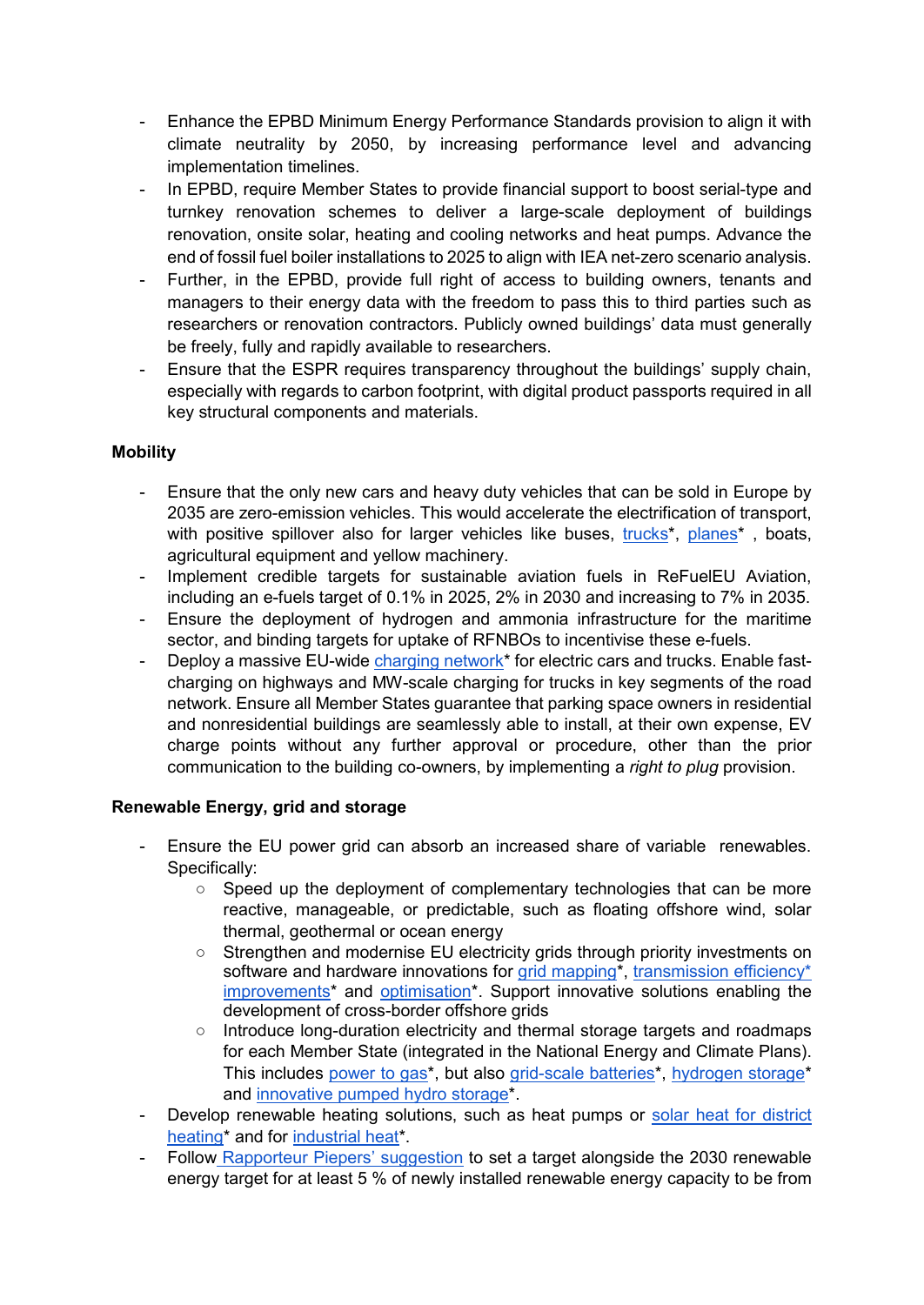innovative renewable energy technology and to implement a more granular system for Guarantees of Origins (GOO).

- Reinforce and promote special regimes (e.g., regulatory sandboxes and carbon contracts for difference) to support innovative renewables like [wave power\\*](https://nam12.safelinks.protection.outlook.com/?url=https%3A%2F%2Fwww.corpowerocean.com%2F&data=04%7C01%7Cjulia.reinaud%40breakthroughenergy.org%7C2de5d360a272479945fe08da0c9fd8d5%7C16940056037441ee918a557632270fe9%7C0%7C0%7C637836177923305618%7CUnknown%7CTWFpbGZsb3d8eyJWIjoiMC4wLjAwMDAiLCJQIjoiV2luMzIiLCJBTiI6Ik1haWwiLCJXVCI6Mn0%3D%7C3000&sdata=Khx6ggUEUpFHxmmN0ID6Ukjw8wsdCIMdjw7Fx3QI9To%3D&reserved=0), [advanced](https://nam12.safelinks.protection.outlook.com/?url=https%3A%2F%2Fi3connect.com%2Fcompany%2Fbaseload-capital&data=04%7C01%7Cjulia.reinaud%40breakthroughenergy.org%7C2de5d360a272479945fe08da0c9fd8d5%7C16940056037441ee918a557632270fe9%7C0%7C0%7C637836177923305618%7CUnknown%7CTWFpbGZsb3d8eyJWIjoiMC4wLjAwMDAiLCJQIjoiV2luMzIiLCJBTiI6Ik1haWwiLCJXVCI6Mn0%3D%7C3000&sdata=h2IwQQRhbws9lNkq06b%2BVvtb1WQG73X3Rit4y%2FZEUk0%3D&reserved=0)  [geothermal\\*](https://nam12.safelinks.protection.outlook.com/?url=https%3A%2F%2Fi3connect.com%2Fcompany%2Fbaseload-capital&data=04%7C01%7Cjulia.reinaud%40breakthroughenergy.org%7C2de5d360a272479945fe08da0c9fd8d5%7C16940056037441ee918a557632270fe9%7C0%7C0%7C637836177923305618%7CUnknown%7CTWFpbGZsb3d8eyJWIjoiMC4wLjAwMDAiLCJQIjoiV2luMzIiLCJBTiI6Ik1haWwiLCJXVCI6Mn0%3D%7C3000&sdata=h2IwQQRhbws9lNkq06b%2BVvtb1WQG73X3Rit4y%2FZEUk0%3D&reserved=0), [floating offshore wind\\*](https://nam12.safelinks.protection.outlook.com/?url=https%3A%2F%2Fwww.bw-ideol.com%2Fen&data=04%7C01%7Cjulia.reinaud%40breakthroughenergy.org%7C2de5d360a272479945fe08da0c9fd8d5%7C16940056037441ee918a557632270fe9%7C0%7C0%7C637836177923305618%7CUnknown%7CTWFpbGZsb3d8eyJWIjoiMC4wLjAwMDAiLCJQIjoiV2luMzIiLCJBTiI6Ik1haWwiLCJXVCI6Mn0%3D%7C3000&sdata=P7nRY4yuy7ciNvhmg4OEBc8g%2BS8ItB2EverlgPoJhC4%3D&reserved=0), [building-integrated solar\\*](https://nam12.safelinks.protection.outlook.com/?url=https%3A%2F%2Froofit.solar%2F&data=04%7C01%7Cjulia.reinaud%40breakthroughenergy.org%7C2de5d360a272479945fe08da0c9fd8d5%7C16940056037441ee918a557632270fe9%7C0%7C0%7C637836177923305618%7CUnknown%7CTWFpbGZsb3d8eyJWIjoiMC4wLjAwMDAiLCJQIjoiV2luMzIiLCJBTiI6Ik1haWwiLCJXVCI6Mn0%3D%7C3000&sdata=YYFFkWWFsSmYT4FZYVerLNsf9YFiAMIWpBSBOui9NGk%3D&reserved=0) and agri-PV.
- Launch an Insurance Scheme for innovative renewable energy projects.

### **Carbon Capture, Removal and Storage**

- Ensure the development of an optimised, EU-wide CO2 transport and storage network (including by redeploying gas infrastructure) to enable key industries to transition to net-zero and retain vital sources of employment, while encouraging new carbon removal industries, thereby supporting new sources of employment in the future.
- Encourage Member States to develop cross-border agreements on CO2 transport and storage with EU and non-EU Member States. This would include removing legal barriers such as those contained in the London Protocol as well as provide guidelines on the export of CO2 to non-EU countries.
- Develop a Carbon Removal Certification Mechanism that establishes comprehensive and robust rules for each type of carbon removal, on top of a common EU minimum standard.
- Consider the options on how to integrate technological CDR alongside or within the EU ETS. For future revisions of the climate framework, consider establishing a fourth pillar for permanent removal to complement LULUCF, ETS and the ESR, which would set compliance targets for negative emissions.

#### **Gas, methane, hydrogen, TEN-E and infrastructure**

- Expand proposed methane regulations to the full domestic value chain and imports.
- Shorten the timelines on implementation of domestic methane regulations in order to save wasted gas and alleviate supply concerns in the near-term.
- Introduce a comprehensive certification scheme for all low-carbon fuels entering the European market to create a level playing field.
- Maintain the binding 50% renewable hydrogen consumption target in priority industrial sectors to scale the [renewable hydrogen production\\*](https://nam12.safelinks.protection.outlook.com/?url=https%3A%2F%2Fwww.sunfire.de%2Fen%2F&data=04%7C01%7Cjulia.reinaud%40breakthroughenergy.org%7C2de5d360a272479945fe08da0c9fd8d5%7C16940056037441ee918a557632270fe9%7C0%7C0%7C637836177923305618%7CUnknown%7CTWFpbGZsb3d8eyJWIjoiMC4wLjAwMDAiLCJQIjoiV2luMzIiLCJBTiI6Ik1haWwiLCJXVCI6Mn0%3D%7C3000&sdata=GYKMjtEynK5RjlnMnX2AonebZosIeDk69Eky%2BxxCDyI%3D&reserved=0) capacity throughout Europe, and 2.6% renewable fuels from non-biological origin targets in limited fit-for net-zero sectors.
- Prioritise the use of renewable hydrogen and derived e-fuels in sectors that already consume hydrogen or are hard-to-electrify and have no other decarbonisation alternatives, such as heavy industry and energy intensive transport notably aviation and shipping.
- Streamline the permitting processes for renewable hydrogen production plants in line with the public interest considerations for renewable generation and electrolysers.
- Repurpose gas infrastructure to transport and store CO2 and hydrogen where a technical and economic analysis shows a clear benefit to the system.
- Protect the integrity of renewable hydrogen by not including blending as it would raise consumer costs by about a third, while only [reducing emissions by 6-7%](https://www.rechargenews.com/energy-transition/repowereu-more-than-a-million-tonnes-of-green-hydrogen-will-be-used-for-gas-blending-in-2030-says-commission/2-1-1221967) given that hydrogen has roughly three times less energy density by volume than fossil gas.